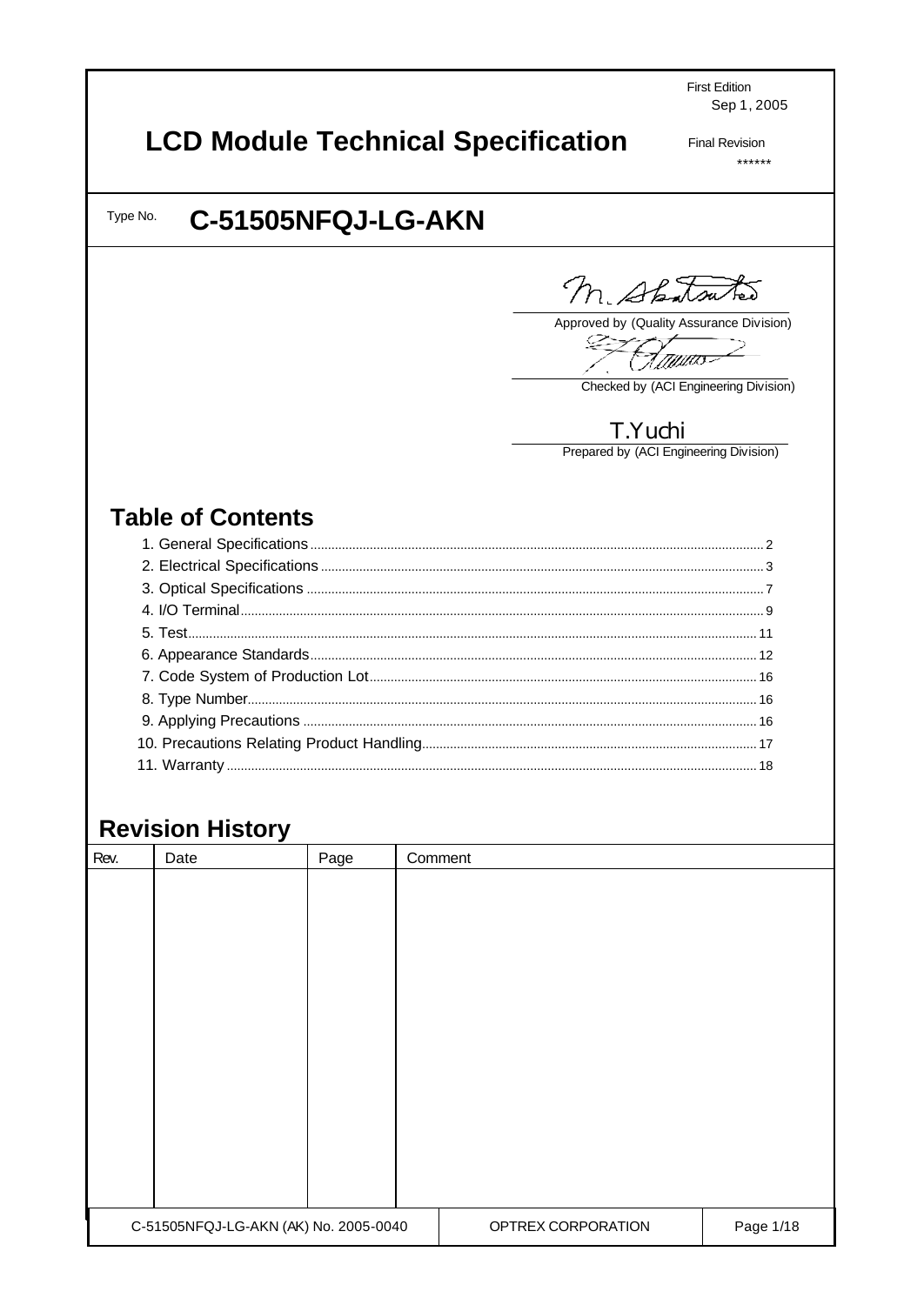## 1.General Specifications

| Operating Temp.           |                           | min. -20 $\degree$ C ~ max. 70 $\degree$ C                                                                                                                                                     |
|---------------------------|---------------------------|------------------------------------------------------------------------------------------------------------------------------------------------------------------------------------------------|
| Storage Temp.             |                           | : min. -20 $\degree$ C ~ max. 70 $\degree$ C                                                                                                                                                   |
| Display Format            |                           | $\therefore$ 20 characters $\times$ 2 lines                                                                                                                                                    |
| <b>Display Fonts</b>      |                           | $: 5 \times 8$ dots (1 character)                                                                                                                                                              |
| Viewing Area              | $\mathbb{R}^{\mathbb{Z}}$ | 83.0 (W) $\times$ 18.6 (H) mm                                                                                                                                                                  |
| <b>Outline Dimensions</b> | ÷                         | 116.0 (W) $\times$ 37.0 (H) $\times$ (15.6) (D) mm                                                                                                                                             |
| Weight                    |                           | 42.9g max.                                                                                                                                                                                     |
| LCD Type                  |                           | NTD-21333<br>(STN / Color-mode / Transmissive)                                                                                                                                                 |
| <b>Viewing Angle</b>      | t.                        | 6:00                                                                                                                                                                                           |
| Data Transfer             |                           | 8-bit parallel data transfer                                                                                                                                                                   |
| <b>Backlight</b>          | ÷.                        | LED Backlight / Green                                                                                                                                                                          |
| <b>Additional Spec</b>    | ÷.                        | Vivid Color Display Specification<br>(High Performance Color Film is Used)                                                                                                                     |
| Drawings                  | ÷                         | Dimensional Outline C-51505AH base                                                                                                                                                             |
| RoHS regulation           | t.                        | To our best knowledge, this product satisfies material<br>requirement of RoHS regulation.<br>Our company is doing the best efforts to obtain<br>the equivalent certificate from our suppliers. |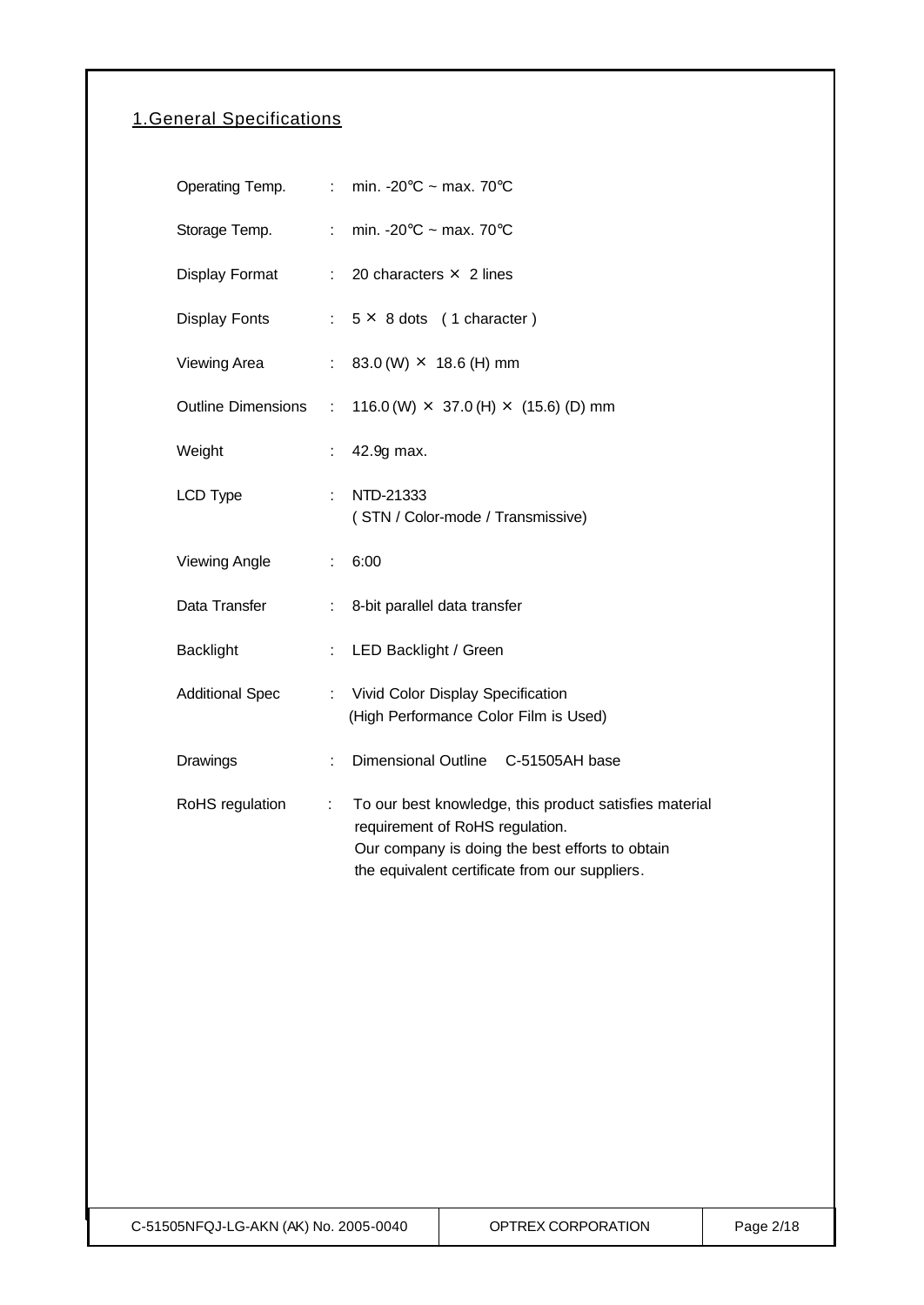## 2.Electrical Specifications

2.1.Absolute Maximum Ratings

|                |                                  |            |        |           | $Vss=0V$ |
|----------------|----------------------------------|------------|--------|-----------|----------|
| Parameter      | Symbol                           | Conditions | Min.   | Max.      | Units    |
| Supply Voltage | Vcc-Vss                          |            | $-0.3$ | 7.0       | V        |
| (Logic)        |                                  |            |        |           |          |
| Supply Voltage | V <sub>CC</sub> -V <sub>EE</sub> |            | $-0.3$ | 13.5      | V        |
| (LCD Drive)    |                                  |            |        |           |          |
| Input Voltage  | V١                               |            | $-0.3$ | $Vcc+0.3$ | V        |
|                |                                  |            |        |           |          |

2.2.DC Characteristics

Ta=25°C, Vcc=5V, Vss=VEE=0V

| Parameter             | Symbol                          | Conditions                    | Min.         | Typ. | Max.       | Units  |
|-----------------------|---------------------------------|-------------------------------|--------------|------|------------|--------|
| Supply Voltage        | Vcc-Vss                         |                               | 4.5          |      | 5.5        | $\vee$ |
| (Logic)               |                                 |                               |              |      |            |        |
| Supply Voltage        | V <sub>C</sub> -V <sub>EE</sub> |                               | Shown in 3.1 |      |            | $\vee$ |
| (LCD Drive)           |                                 |                               |              |      |            |        |
| High Level            | <b>V<sub>IH</sub></b>           | ۰                             | 2.2          |      | <b>Vcc</b> | $\vee$ |
| Input Voltage         |                                 |                               |              |      |            |        |
| Low Level             | VIL                             | -                             | $-0.3$       |      | 0.8        | $\vee$ |
| Input Voltage         |                                 |                               |              |      |            |        |
| High Level            | <b>VOH</b>                      | $I$ <sub>OH</sub> $=$ -0.25mA | 2.4          |      |            | $\vee$ |
| Output Voltage        |                                 |                               |              |      |            |        |
| Low Level             | VOL                             | $IoL = 1.2mA$                 |              |      | 0.4        | $\vee$ |
| Output Voltage        |                                 |                               |              |      |            |        |
| <b>Supply Current</b> | $ _{\rm CC}$                    | $Vcc$ - $Vss=5.3V$            |              | 2.0  | 3.0        | mA     |
|                       |                                 |                               |              |      |            |        |

All voltage values are referenced to Vss =0V

V<sub>1</sub> to V<sub>5</sub> must maintain V<sub>DD</sub>  $\geq$  V<sub>1</sub> $\geq$  V<sub>2</sub> $\geq$  V<sub>3</sub> $\geq$  V<sub>4</sub> $\geq$ V<sub>5</sub>.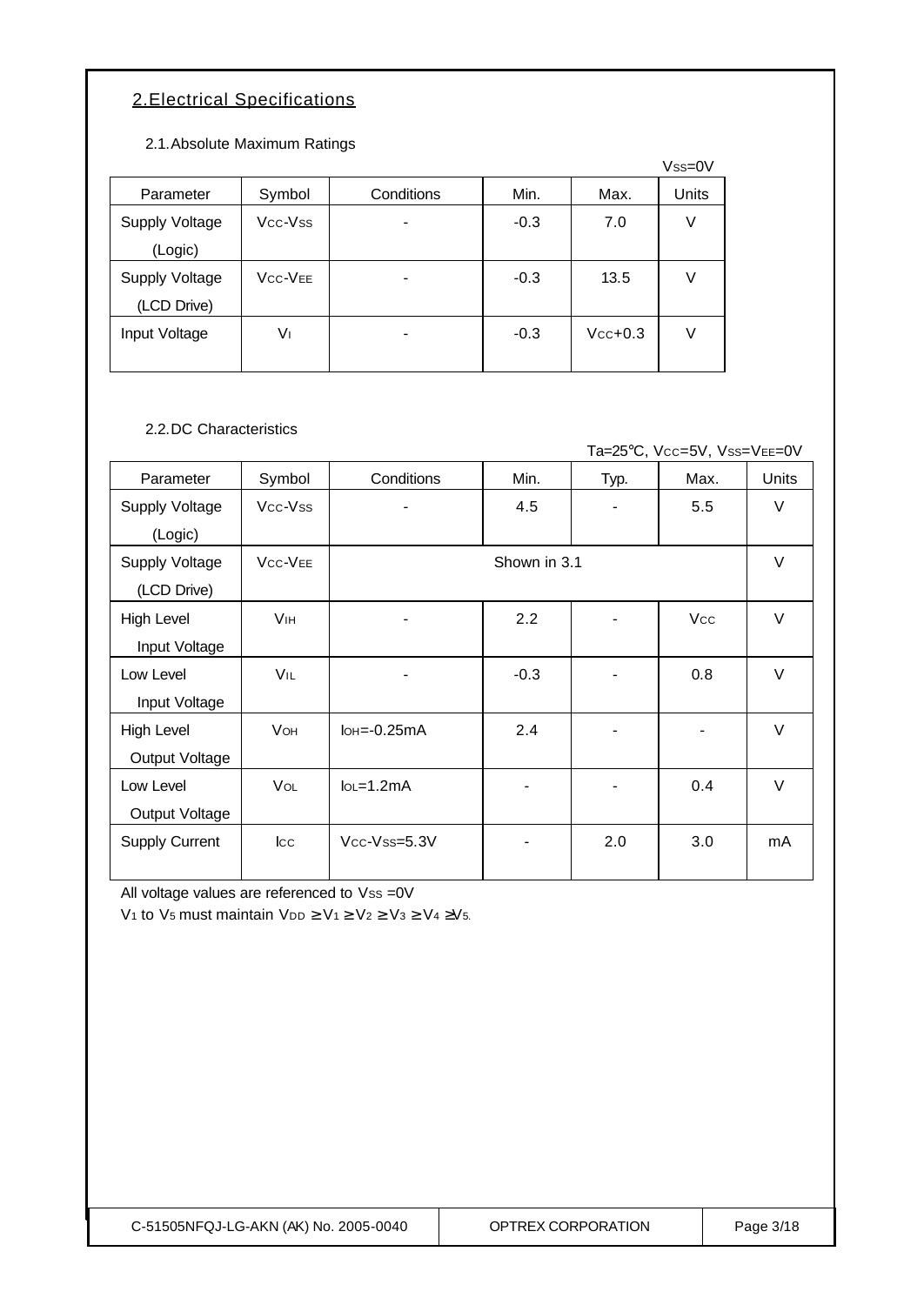### 2.3.AC Characteristic

Read Operation

|                                           |                     |                          |      | $Vcc = 5.0V \pm 10\%$ |
|-------------------------------------------|---------------------|--------------------------|------|-----------------------|
| Parameter                                 | Symbol              | Min.                     | Max. | Units                 |
| Enable Cycle Time                         | $t_{\text{CYCE}}$   | 500                      |      | ns                    |
| Enable "H" Level Pulse Width              | <b>t</b> whe        | 300                      |      | ns                    |
| Enable Rise/Fall Time                     | $t_{RE}$ , $t_{FE}$ | $\overline{\phantom{a}}$ | 25   | ns                    |
| RS, R/W Setup Time (8-bit operation mode) | tas                 | 60                       |      | ns                    |
| (4-bit operation mode)                    |                     | 100                      |      |                       |
| RS, R/W Address Hold Time                 | t <sub>ан</sub>     | 10                       |      | ns                    |
| Read Data Output Delay                    | $t_{\mathsf{RD}}$   |                          | 190  | ns                    |
| Read Data Hold Time                       | $t_{\text{DHR}}$    | 20                       |      | ns                    |



Read Operation Timing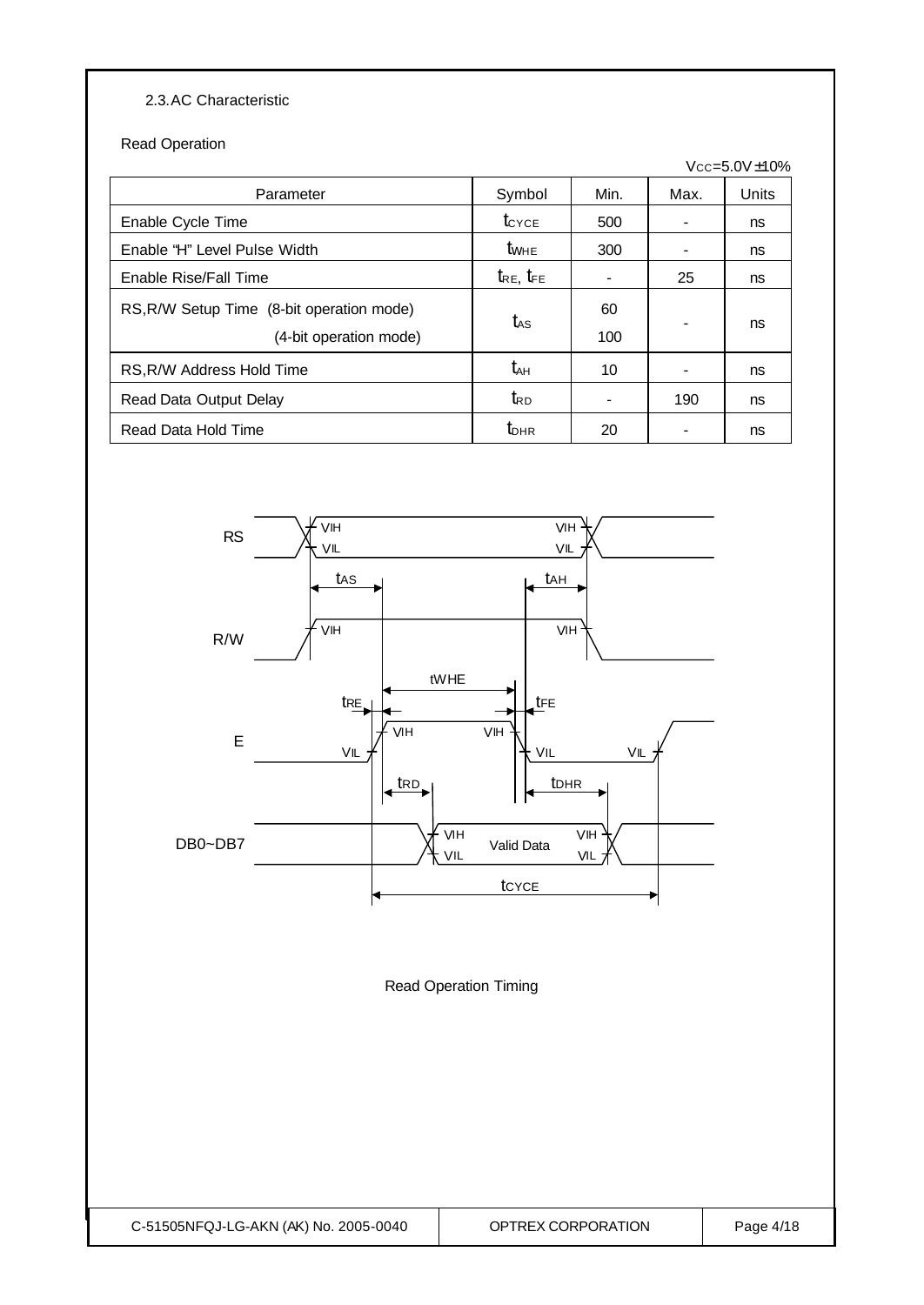| <b>Write Operation</b>                                              |                     |           |                |                       |
|---------------------------------------------------------------------|---------------------|-----------|----------------|-----------------------|
|                                                                     |                     |           |                | $Vcc = 5.0V \pm 10\%$ |
| Parameter                                                           | Symbol              | Min.      | Max.           | Units                 |
| Enable Cycle Time                                                   | $t_{\text{CYCE}}$   | 500       |                | ns                    |
| Enable "H" Level Pulse Width                                        | <b>t</b> whe        | 300       | ۰              | ns                    |
| Enable Rise/Fall Time                                               | $t_{RE}$ , $t_{FE}$ |           | 25             | ns                    |
| RS, R/W Setup Time (8-bit operation mode)<br>(4-bit operation mode) | $t_{\rm AS}$        | 60<br>100 | $\blacksquare$ | ns                    |
| RS, R/W Address Hold Time                                           | t <sub>ан</sub>     | 10        |                | ns                    |
| Data Output Delay                                                   | $t_{DS}$            |           |                | ns                    |
| Data Hold Time                                                      | $t_{\text{DHR}}$    | 10        |                | ns                    |



Write Operation Timing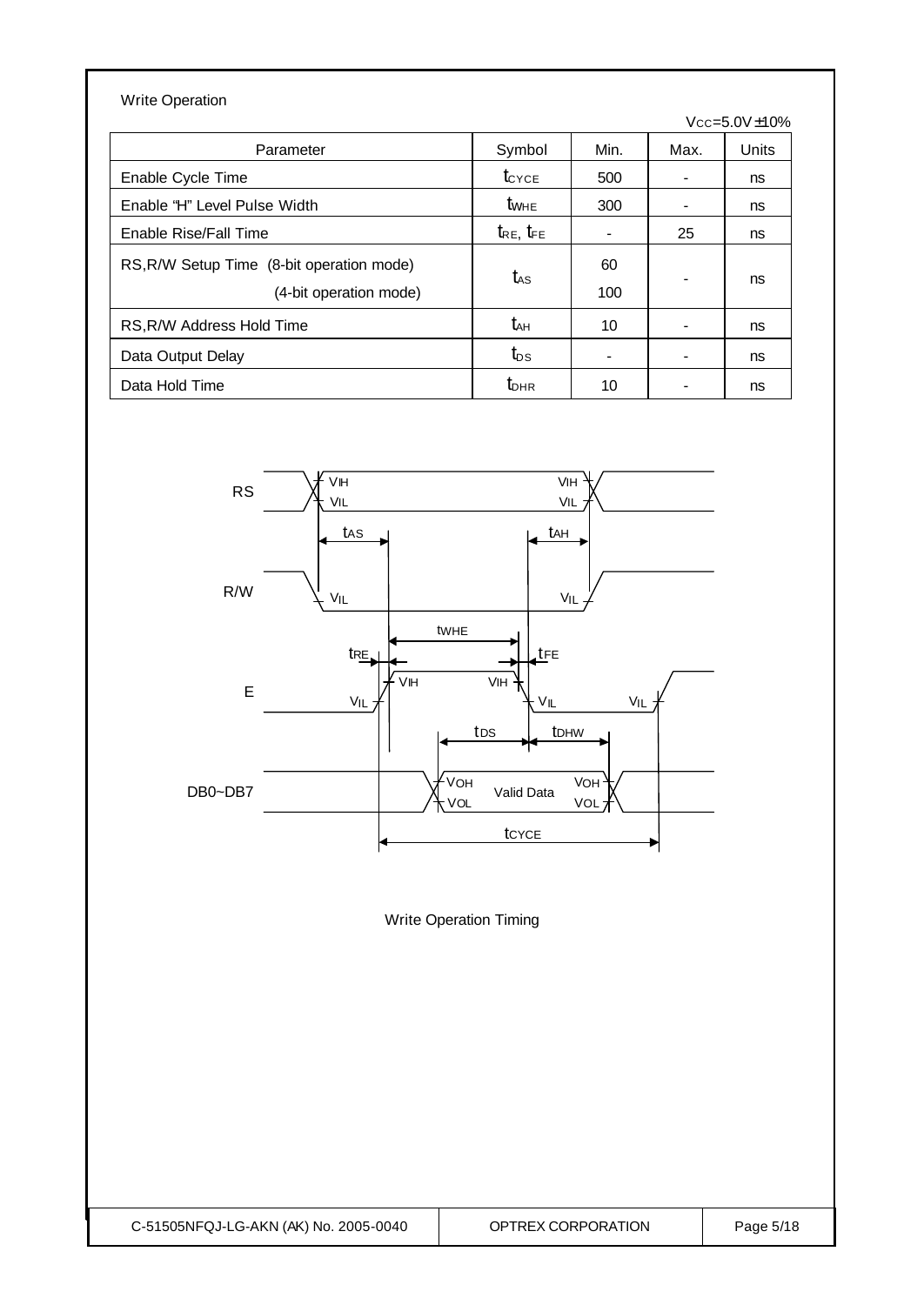## 2.4.Lighting Specifications

#### 2.4.1.Absolute Maximum Ratings

|                              |        |            |      |      |       | Ta= $25^{\circ}$ C |
|------------------------------|--------|------------|------|------|-------|--------------------|
| Parameter                    | Symbol | Conditions | Min. | ⊤ур. | Max.  | Units              |
| Forward Voltage              | Vғ     | Note 1     | ۰    |      | 6.0   |                    |
| <b>LED Power Dissipation</b> | РD     | -          | ۰    |      | 0.125 | mW                 |
| Reverse Voltage              | Vк     |            |      |      | 5.0   |                    |

Note 1 : VF is defined as the voltage between ANODE and CATHODE as shown below.



#### 2.4.2.Operating Characteristics

|                          |        |             |                |      |      | $Ta = 25^{\circ}C$ |
|--------------------------|--------|-------------|----------------|------|------|--------------------|
| Parameter                | Symbol | Conditions  | Min.           | Typ. | Max. | Units              |
| <b>Foward Current</b>    | IF     | $VF = 5.0V$ | $\blacksquare$ | 15   | 18   | mA                 |
| Luminance of             |        | $VF = 5.0V$ | 160            |      | -    | $\text{cd/m}^2$    |
| <b>Backlight Surface</b> |        |             |                |      |      |                    |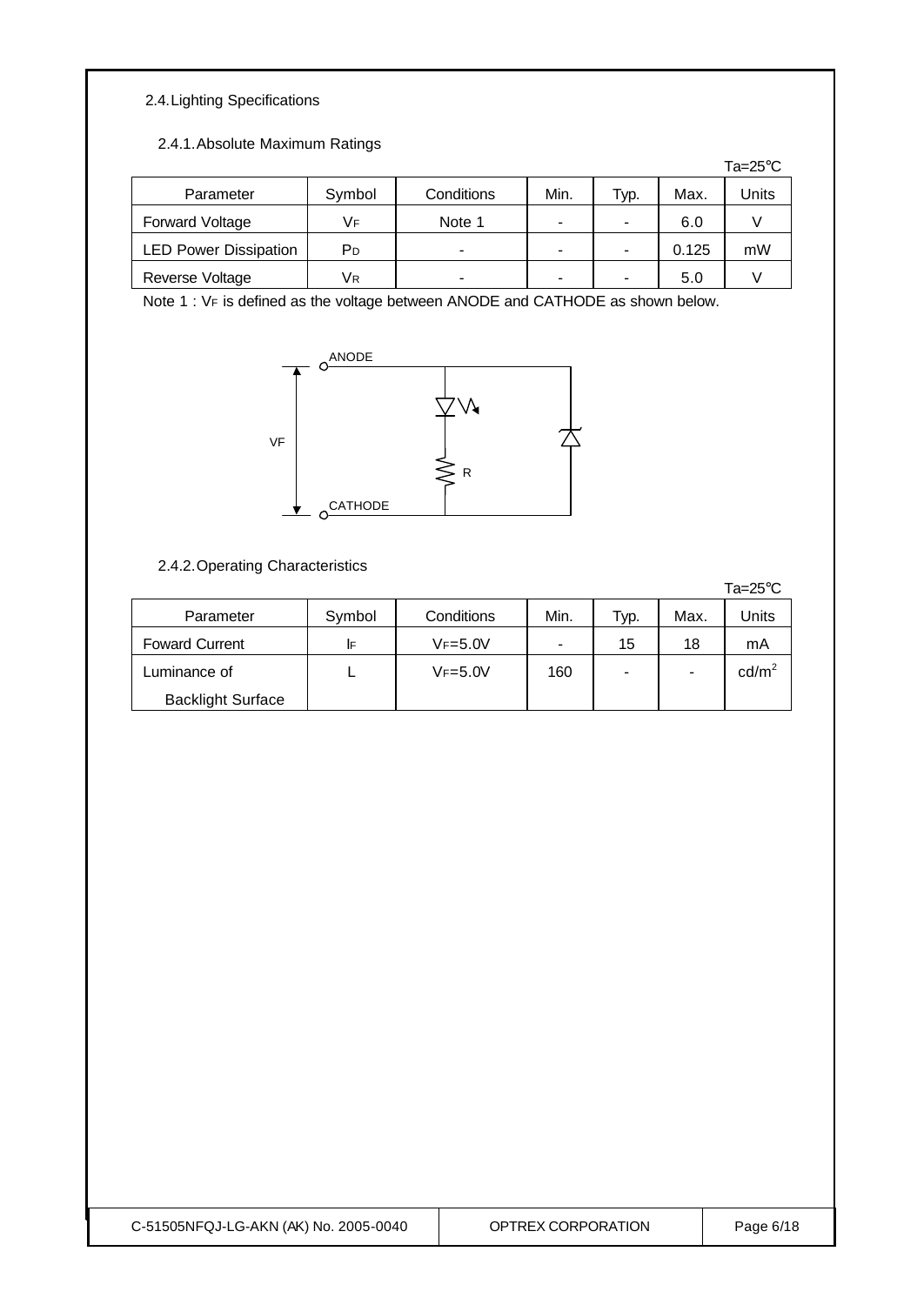## 3.Optical Specifications

3.1.LCD Driving Voltage

| Parameter                  | Symbol  | Conditions          | Min.                     | Typ.                     | Max. | Units |
|----------------------------|---------|---------------------|--------------------------|--------------------------|------|-------|
| Recommended                |         | Ta= $-20^{\circ}$ C | $\overline{\phantom{a}}$ |                          | 5.5  |       |
| <b>LCD Driving Voltage</b> | Vcc-Vee | $Ta = 25^{\circ}C$  | 4.9                      | 5.3                      | 5.5  |       |
| Note 1                     |         | Ta=70 $^{\circ}$ C  | 4.7                      | $\overline{\phantom{0}}$ | -    |       |

Note 1 : Voltage (Applied actual waveform to LCD Module) for the best contrast. The range of minimum and maximum shows tolerance of the operating voltage. The specified contrast ratio and response time are not guaranteed over the entire range.

3.2.Optical Characteristics

Ta=25°C, 1/16 Duty, 1/5 Bias, Vop=5.5V (Note 4), θ= 0°C, φ=-°

|                | Parameter    | Symbol | Min.<br>Conditions                            |  | Typ. | Max. | Jnits |
|----------------|--------------|--------|-----------------------------------------------|--|------|------|-------|
| Contrast Ratio | Note 1       | СR     | $\theta = 0^\circ \text{C}$ , $\phi = -\circ$ |  | 80   |      |       |
| Viewing Angle  |              |        | Shown in 3.3                                  |  |      |      |       |
| Response       | Rise Note 2  | Том    | $\overline{\phantom{a}}$                      |  | 45   | 90   | ms    |
| Time           | Decay Note 3 | Тоғғ   | $\overline{\phantom{0}}$                      |  | 200  | 300  | ms    |

Note 1 : Contrast ratio is definded as follows.  $(CR = \text{Low / LOFF})$ 

Lon: Luminance of the ON segments

LOFF: Luminance of the OFF segments

Measuring Spot:0.9mmφ

Note 2 :The time that the luminance level reaches 90% of the saturation level from 0% when ON signal is applied.

Note 3 :The time that the luminance level reaches 10% of the saturation level from 100% when OFF signal is applied.

Note 4 : Definition of Driving Voltage Vop

Assuming that the typical driving waveforms shown below are applied to the LCD Panel at 1/A Duty - 1/B Bias (A: Duty Number, B: Bias Number). Driving voltage Vop is definded as the voltage Vo-P when the contrast ratio (CR=Lon / LoFF) is at its maximum.

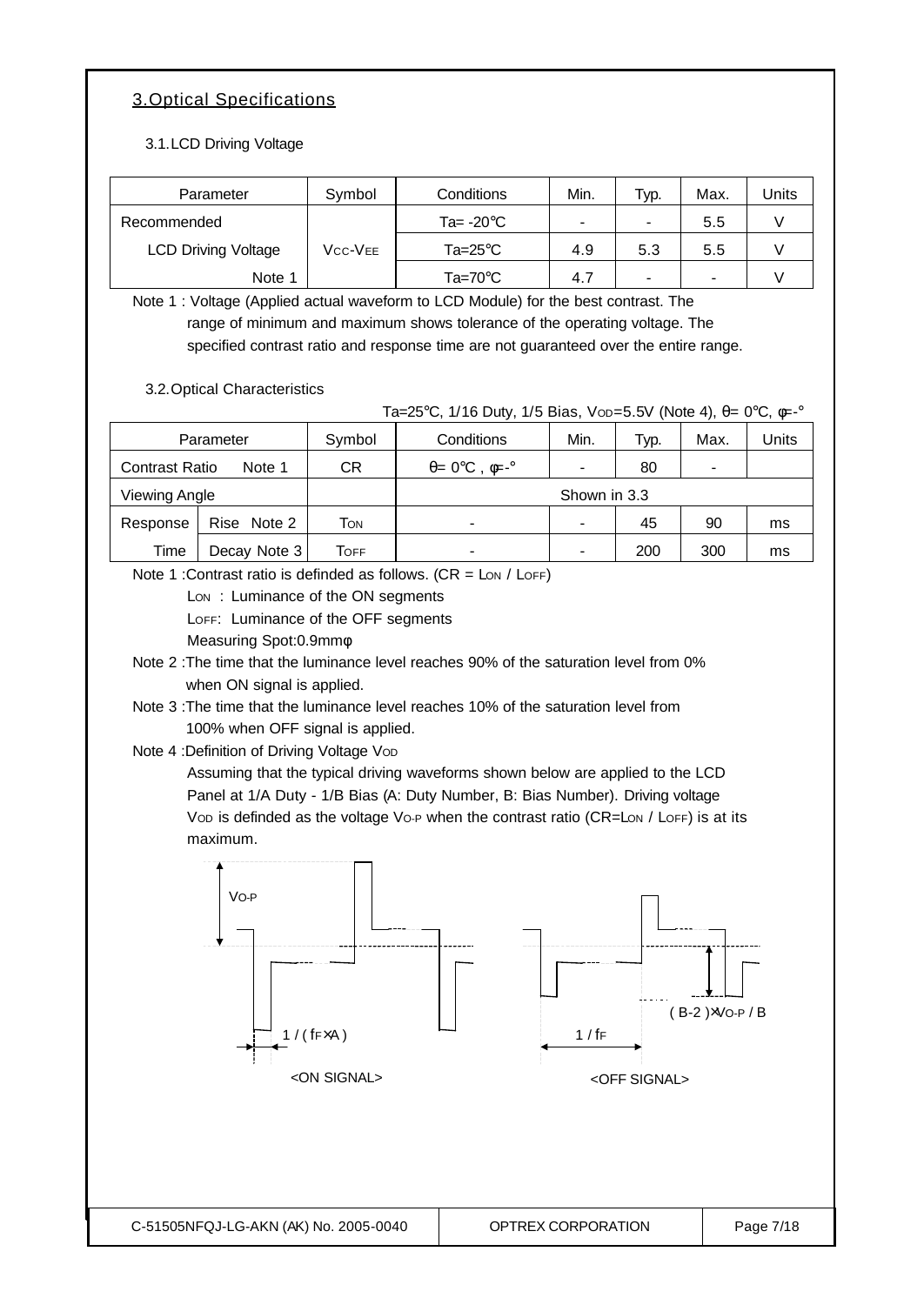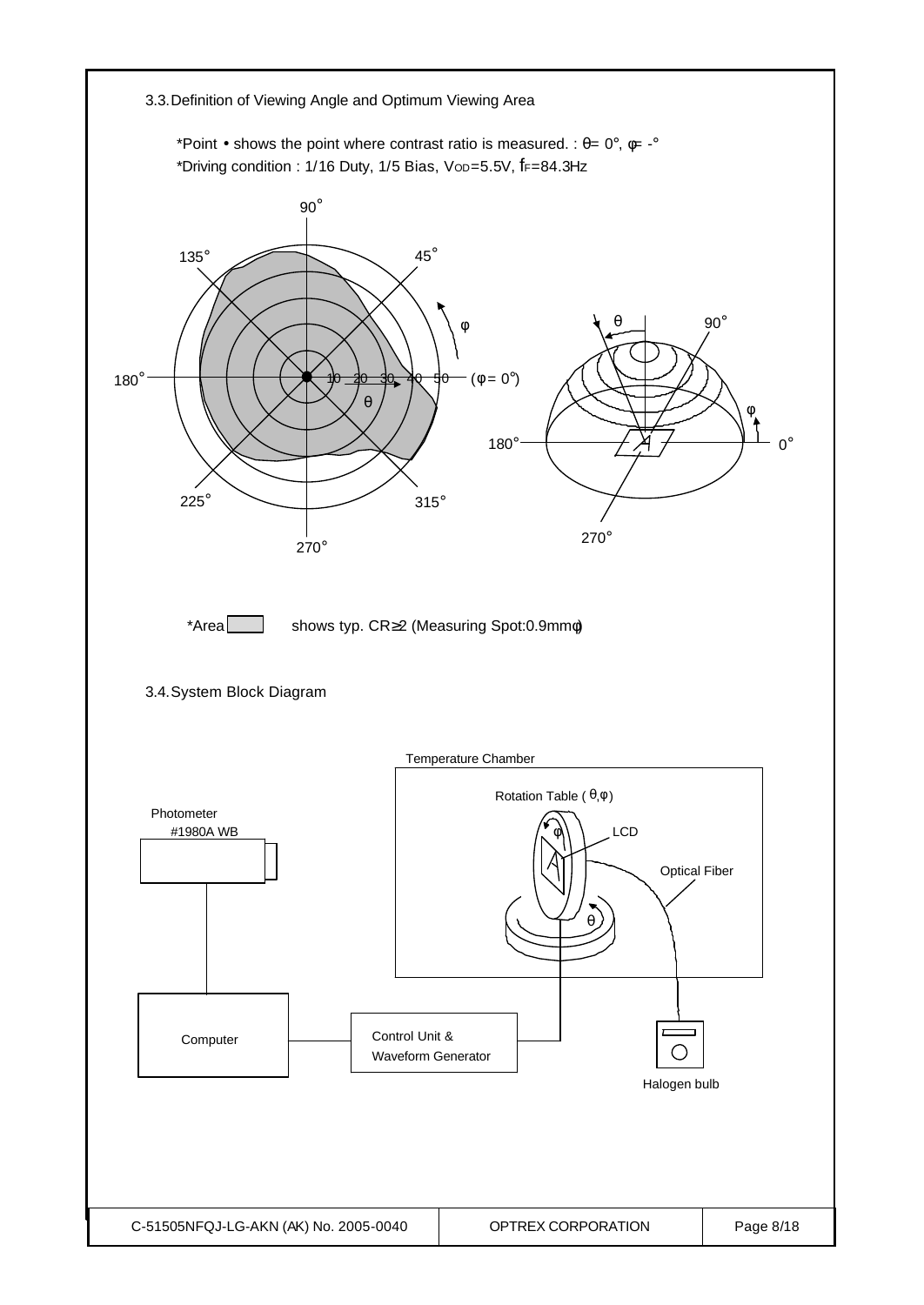### 4.I/O Terminal

4.1.Pin Assignment

CN<sub>1</sub>

| No.            | Symbol          | Function                                          |
|----------------|-----------------|---------------------------------------------------|
| 1              | LED(A)          | <b>LED Anode Terminal</b>                         |
| $\overline{2}$ | LED(K)          | <b>LED Cathode Terminal</b>                       |
| 3              | Vss             | Power Supply (0V, GND)                            |
| 4              | Vcc             | Power Supply for Logic                            |
| 5              | <b>VEE</b>      | Power Supply for LCD Drive                        |
| 6              | <b>RS</b>       | Register Select Signal                            |
| $\overline{7}$ | R/W             | Read/Write Select Signal H: Read L: Write         |
| 8              | E               | Enable Signal (No pull-up Resister)               |
| 9              | DB <sub>0</sub> | Data Bus Line / Non-connection at 4-bit operation |
| 10             | DB1             | Data Bus Line / Non-connection at 4-bit operation |
| 11             | DB <sub>2</sub> | Data Bus Line / Non-connection at 4-bit operation |
| 12             | DB <sub>3</sub> | Data Bus Line / Non-connection at 4-bit operation |
| 13             | DB4             | Data Bus Line                                     |
| 14             | DB <sub>5</sub> | Data Bus Line                                     |
| 15             | DB <sub>6</sub> | Data Bus Line                                     |
| 16             | DB7             | Data Bus Line                                     |

CN<sub>2</sub>

| No. | Svmbol     | <b>Function</b>             |  |  |
|-----|------------|-----------------------------|--|--|
|     | LED (A)    | <b>LED Anode Terminal</b>   |  |  |
|     | (K<br>∟ED∶ | <b>LED Cathode Terminal</b> |  |  |

4.2.Example of Power Supply

It is recommended to apply a potentiometer for the contrast adjust due to the tolerance of the driving voltage and its temperature dependence.

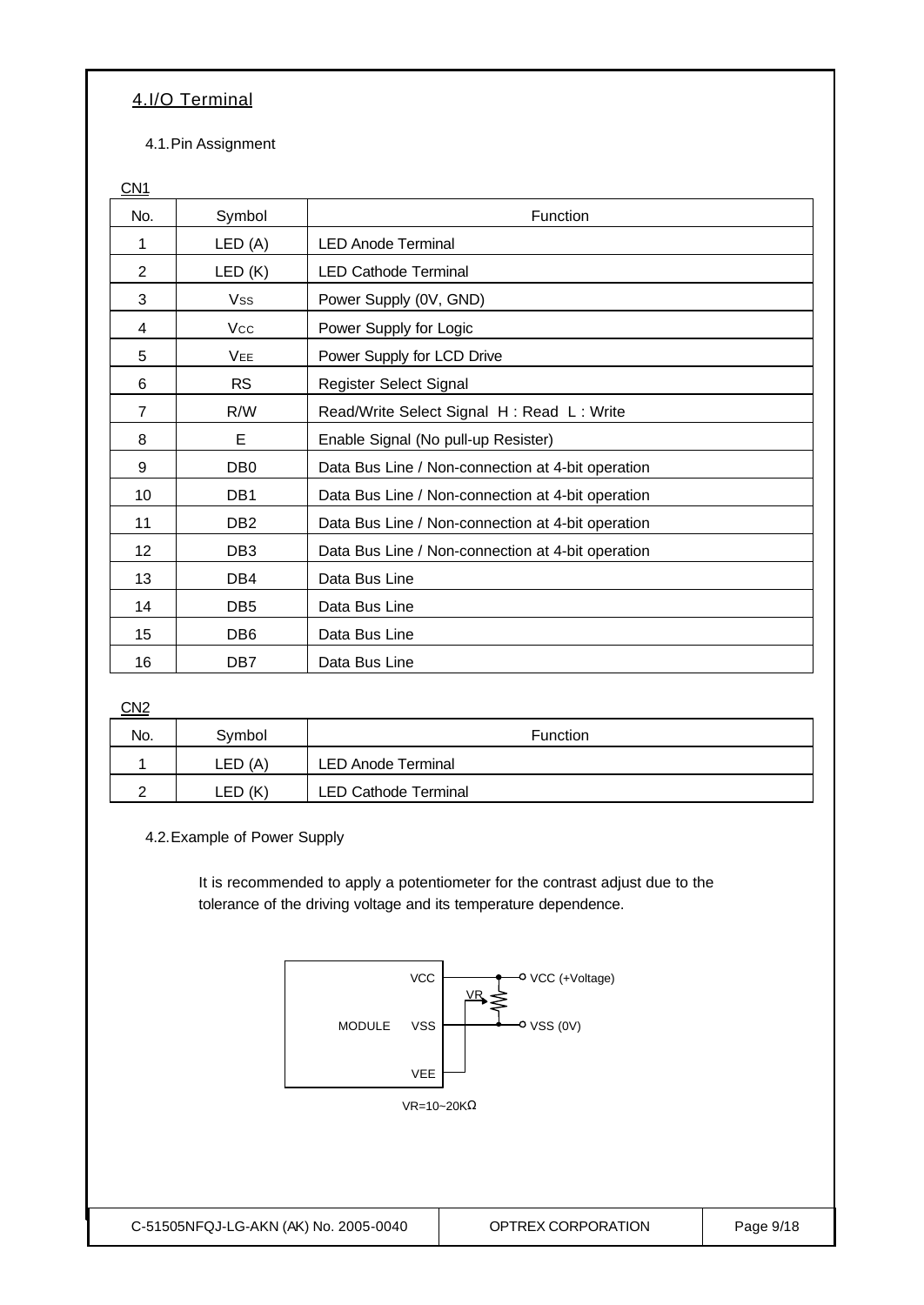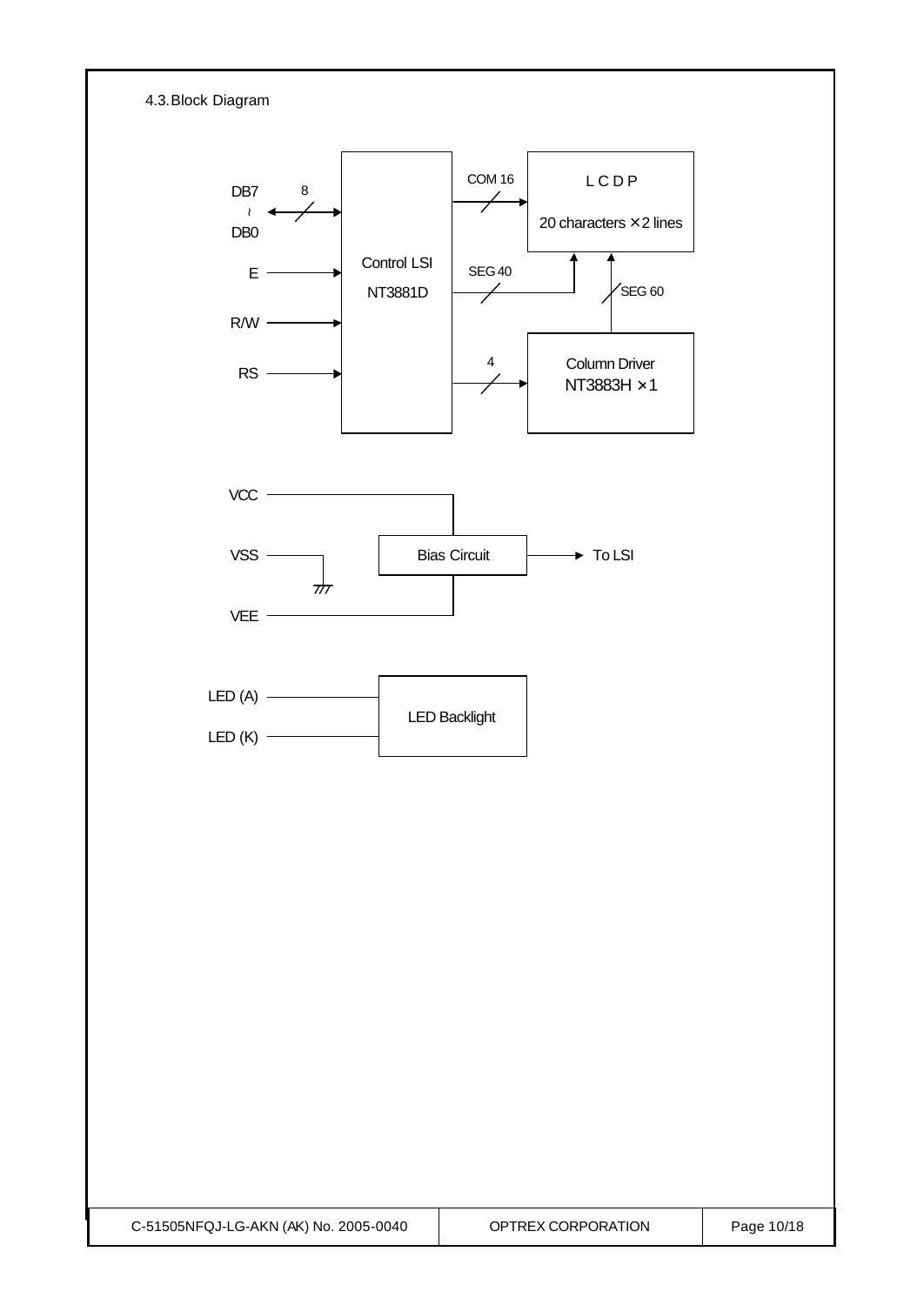## 5.Test

No change on display and in operation under the following test condition.

Conditions: Unless otherwise specified, tests will be conducted under the following condition. Temperature: 20±5°C Humidity : 65±5%RH tests will be not conducted under functioning state.

| No.            | Parameter                         | Conditions                                                                                                                                                                                                                                                                 | <b>Notes</b>   |
|----------------|-----------------------------------|----------------------------------------------------------------------------------------------------------------------------------------------------------------------------------------------------------------------------------------------------------------------------|----------------|
| 1              | <b>High Temperature Operating</b> | 70°C±2°C, 96hrs (operation state)                                                                                                                                                                                                                                          |                |
| $\overline{2}$ | Low Temperature Operating         | -20°C±2°C, 96hrs (operation state)                                                                                                                                                                                                                                         | 1              |
| 3              | <b>High Temperature Storage</b>   | 70°C±2°C, 96hrs                                                                                                                                                                                                                                                            | $\overline{2}$ |
| 4              | Low Temperature Storage           | -20 $\textdegree$ C $\pm$ 2 $\textdegree$ C, 96hrs                                                                                                                                                                                                                         | 1,2            |
| 5              | Damp Proof Test                   | 40°C±2°C,90~95%RH, 96hrs                                                                                                                                                                                                                                                   | 1,2            |
| 6              | <b>Vibration Test</b>             | Total fixed amplitude: 1.5mm<br>Vibration Frequency: 10~55Hz<br>One cycle 60 seconds to 3 directions of X, Y, Z for<br>each 15 minutes                                                                                                                                     | 3              |
| $\overline{7}$ | <b>Shock Test</b>                 | To be measured after dropping from 60cm high on<br>the concrete surface in packing state.<br>Dropping method corner dropping<br>F<br>A corner : once<br>Ε<br>Edge dropping<br>G<br>C<br>B,C,D edge : once<br>Face dropping<br>E,F,G face: once<br>60cm<br>Concrete Surface |                |

Note 1 :No dew condensation to be observed.

Note 2 :The function test shall be conducted after 4 hours storage at the normal Temperature and humidity after removed from the test chamber.

Note 3 :Vibration test will be conducted to the product itself without putting it in a container.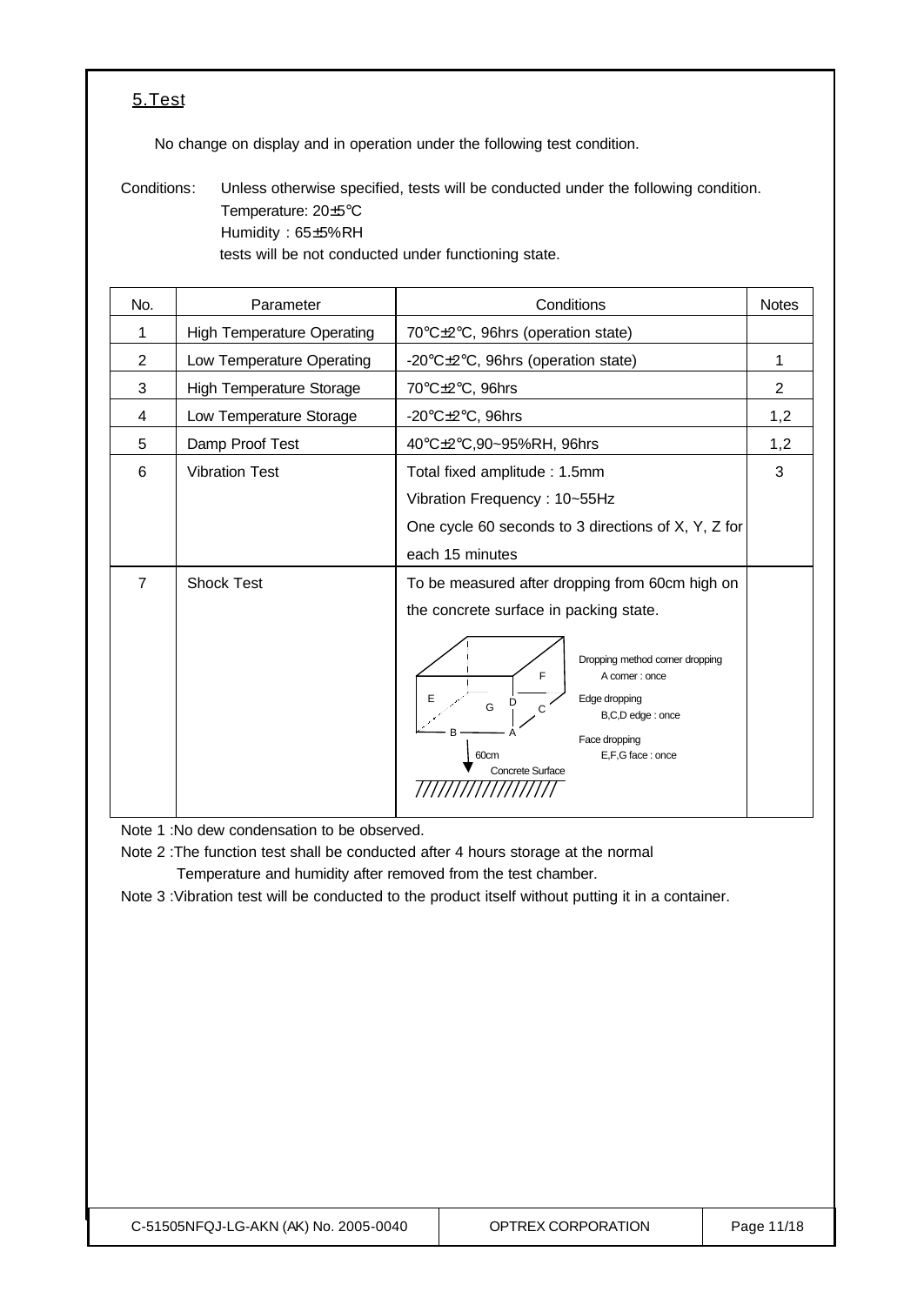## 6.Appearance Standards

6.1.Inspection conditions

The LCD shall be inspected under 40W white fluorescent light.

The distance between the eyes and the sample shall be more than 30cm.

All directions for inspecting the sample should be within 45°against perpendicular line.



6.2.Definition of applicable Zones



X : Maximum Seal Line

A Zone : Active display area

- B Zone : Out of active display area ~ Maximum seal line
- C Zone : Rest parts

A Zone + B Zone = Validity viewing area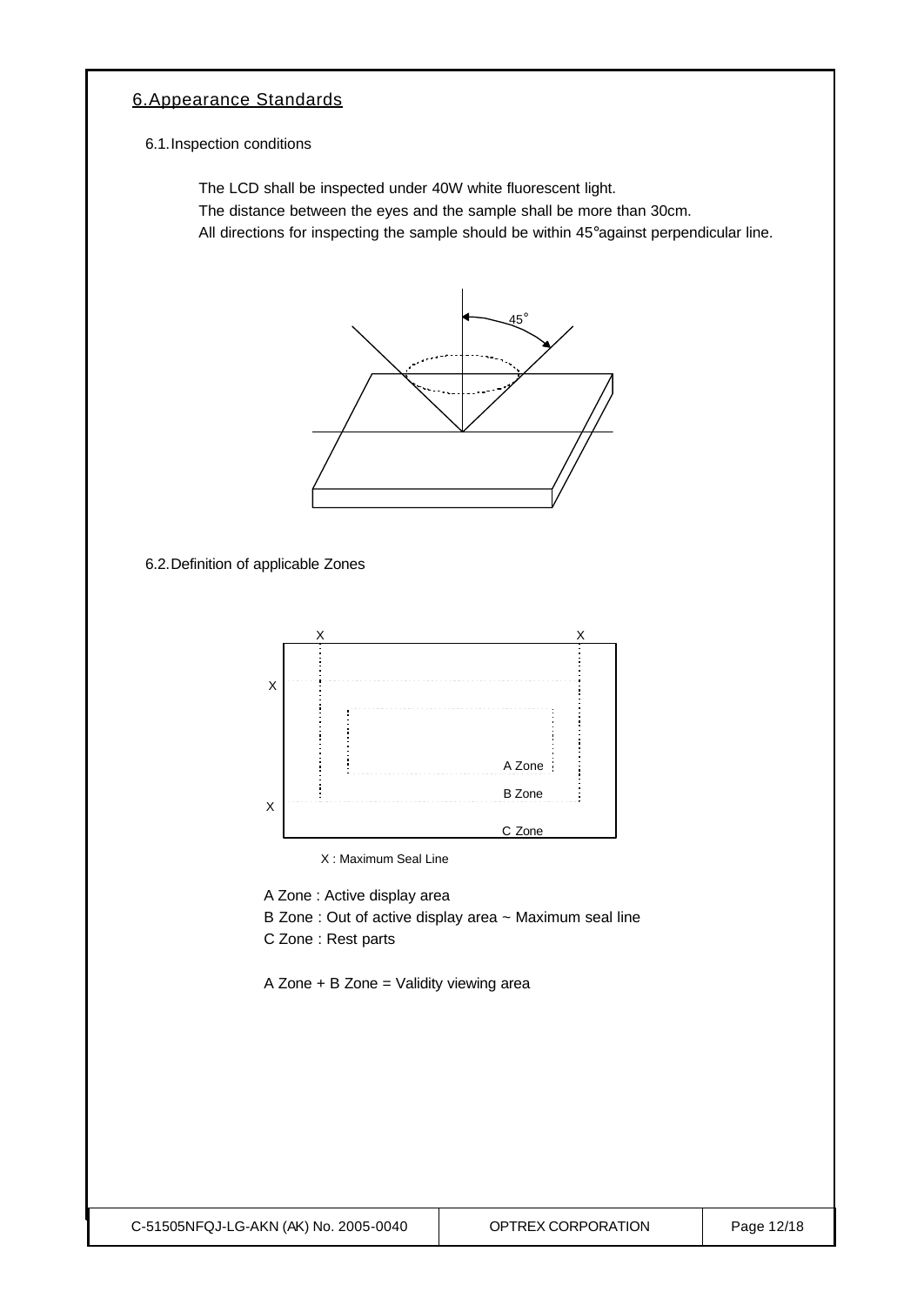| No.          | Parameter                        |                   |                                             |                                       |                                                         |  |  |
|--------------|----------------------------------|-------------------|---------------------------------------------|---------------------------------------|---------------------------------------------------------|--|--|
| $\mathbf{1}$ | (1) Pin Hole<br>The Shape of Dot |                   | Criteria                                    |                                       |                                                         |  |  |
|              |                                  |                   | Dimension                                   |                                       | Acceptable Number                                       |  |  |
|              |                                  |                   | $D \leq 0.10$                               |                                       | $\star$                                                 |  |  |
|              |                                  |                   |                                             |                                       | 1 pc / dot(only segment) or less                        |  |  |
|              |                                  |                   | $0.10 < D \le 0.15$                         |                                       | 2 pcs / cell or less                                    |  |  |
|              |                                  | (2) Pattern Shift |                                             |                                       |                                                         |  |  |
|              |                                  | B<br>A            | $ A - B  \le 0.15$                          |                                       |                                                         |  |  |
|              |                                  |                   | (3) Breakage or Chips / Deformation         |                                       |                                                         |  |  |
|              |                                  | A                 | 1.Segment Type                              |                                       |                                                         |  |  |
|              |                                  |                   | Dimension                                   |                                       | Acceptable Number                                       |  |  |
|              |                                  |                   | $A \leq 0.10$                               |                                       | *                                                       |  |  |
|              |                                  |                   | $B \leq 0.10$                               |                                       | $\star$                                                 |  |  |
|              |                                  | Έ.                | 2.Dot Type                                  |                                       |                                                         |  |  |
|              |                                  |                   | Dimension                                   |                                       | Acceptable Number                                       |  |  |
|              |                                  | A                 | A≤0.10                                      |                                       | $\star$                                                 |  |  |
|              |                                  |                   |                                             |                                       | (Should not be connected to next dot)                   |  |  |
|              |                                  |                   |                                             | 1 pc / dot(only segment) or less      |                                                         |  |  |
|              |                                  |                   | $0.10 < A \le 0.15$                         |                                       | 2 pcs / cell or less                                    |  |  |
|              |                                  |                   |                                             | (Should not be connected to next dot) |                                                         |  |  |
|              |                                  |                   | $B \leq 0.10$                               |                                       | $\star$                                                 |  |  |
|              |                                  |                   |                                             |                                       | 3. Defective type extends over multiple numbers of dots |  |  |
|              |                                  |                   | Dimension                                   |                                       | Acceptable Number                                       |  |  |
|              |                                  |                   | $D \leq 0.10$                               |                                       | $\star$                                                 |  |  |
|              |                                  |                   |                                             | 1 pc / dot(only segment) or less      |                                                         |  |  |
|              |                                  |                   | 2 pcs / cell or less<br>$0.10 < D \le 0.15$ |                                       |                                                         |  |  |
|              |                                  |                   |                                             |                                       | (Individual dot must secure 1/2 area                    |  |  |
|              |                                  |                   |                                             | or more)                              |                                                         |  |  |
|              |                                  |                   |                                             |                                       |                                                         |  |  |
|              |                                  |                   |                                             |                                       |                                                         |  |  |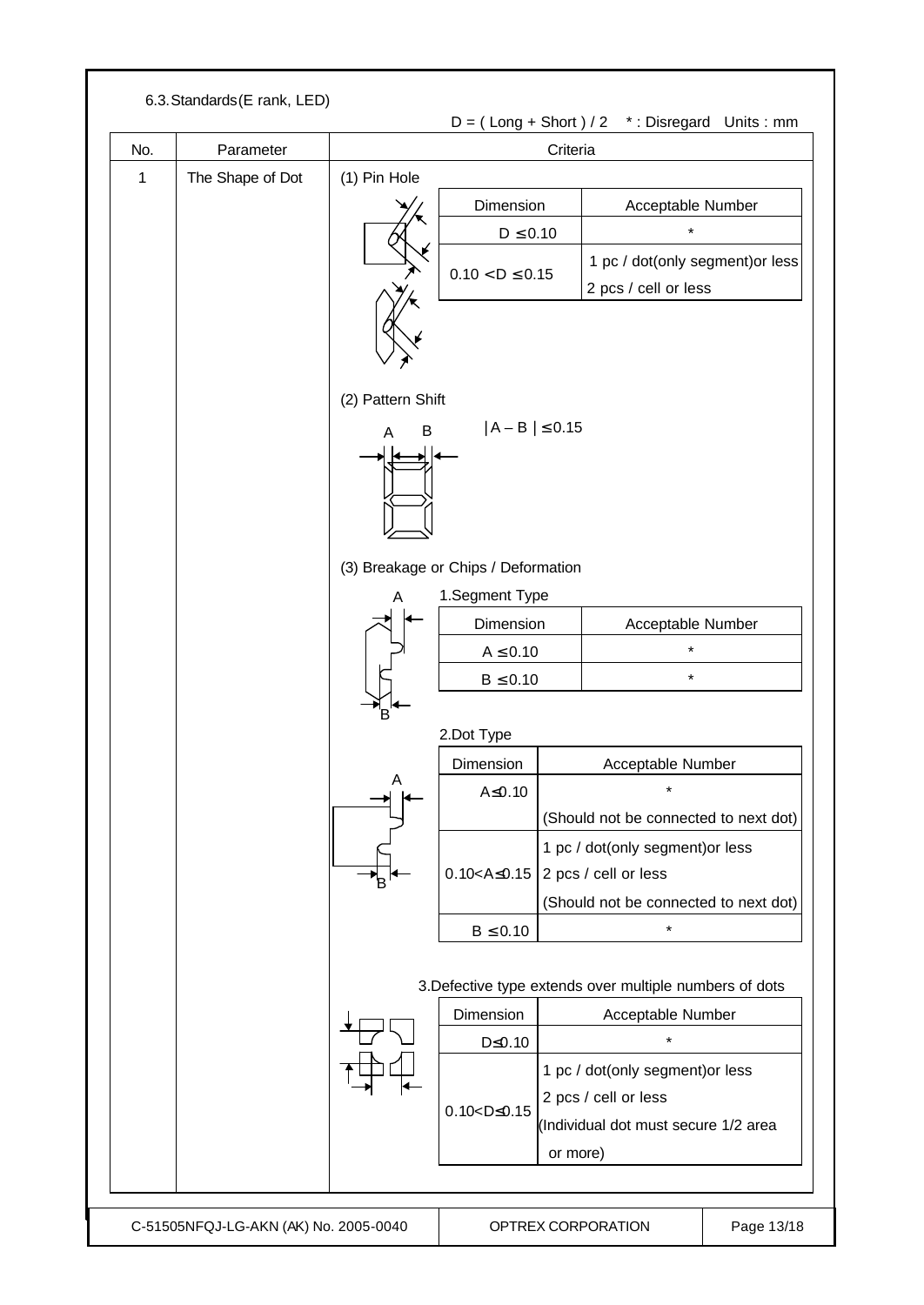| No.            | Parameter                  | Criteria                                                                            |                     |                        |              |  |  |
|----------------|----------------------------|-------------------------------------------------------------------------------------|---------------------|------------------------|--------------|--|--|
| $\overline{2}$ | <b>Black and</b>           | (1) Round Shape                                                                     |                     |                        |              |  |  |
|                | White Spots,               | Zone                                                                                |                     | Acceptable Number      |              |  |  |
|                | Foreign Substances         | Dimension                                                                           | Α                   | B                      | C            |  |  |
|                |                            | $D \leq 0.10$                                                                       | $\star$             | $\star$                | $\star$      |  |  |
|                |                            | $0.10 < D \le 0.20$                                                                 | 6                   | 6                      | $\star$      |  |  |
|                |                            | $0.20 < D \le 0.30$                                                                 | $\overline{2}$      | $\overline{2}$         | $\star$      |  |  |
|                |                            | Individual dot must secure 1/2 area or more.<br>(2) Line Shape                      |                     |                        |              |  |  |
|                |                            | Zone                                                                                |                     | Acceptable Number      |              |  |  |
|                |                            | <b>Width</b><br>Length                                                              | A                   | B<br>C                 |              |  |  |
|                |                            | $L \leq 2.0$<br>$W \le 0.03$                                                        | $\star$             | $\star$                | $\star$      |  |  |
|                |                            | $0.03 < W \le 0.05$<br>$L \leq 2.0$                                                 | 4                   | 4                      | $\star$      |  |  |
|                |                            | $\star$<br>0.05 < W                                                                 |                     | In the same way (1)    | $\star$      |  |  |
|                |                            | No more than 7pcs as total.<br>(Refer to "Complex Foreign Substance Defects")       |                     |                        |              |  |  |
|                |                            |                                                                                     |                     |                        |              |  |  |
| 3              | <b>Color Variation</b>     | Not to be conspicuous defects.                                                      |                     |                        |              |  |  |
| $\overline{4}$ | Air Bubbles                |                                                                                     |                     |                        |              |  |  |
|                | (between glass             | Zone                                                                                |                     | Acceptable Number<br>B |              |  |  |
|                | & polarizer)               | Dimension                                                                           | Α<br>$\star$        | $\star$                | C<br>$\star$ |  |  |
|                |                            | $D \leq 0.15$                                                                       |                     |                        | $^\star$     |  |  |
|                |                            | $0.15 < D \le 0.30$<br>$0.30 < D \le 0.50$                                          | $\overline{c}$<br>1 | 3<br>$\overline{2}$    | $\star$      |  |  |
|                |                            | $0.50 < D \le 1.00$                                                                 | 0                   | 1                      | $\star$      |  |  |
|                |                            | No more than 3pcs as total.<br>(Refer to "Complex Foreign Substance Defects")       |                     |                        |              |  |  |
| 5              | <b>Polarizer Scratches</b> | Not to be conspicuous defects.                                                      |                     |                        |              |  |  |
| 6              | <b>Polarizer Dirts</b>     | If the stains are removed easily from LCDP surface, the module is<br>not defective. |                     |                        |              |  |  |
| $\overline{7}$ | Complex Foreign            | Black spots, line shaped foreign substances or air bubbles between                  |                     |                        |              |  |  |
|                | <b>Substance Defects</b>   | glass & polarizer should be 7pcs maximum in total.                                  |                     |                        |              |  |  |
| 8              | Distance between           | 20mm or more                                                                        |                     |                        |              |  |  |
|                | Different Foreign          |                                                                                     |                     |                        |              |  |  |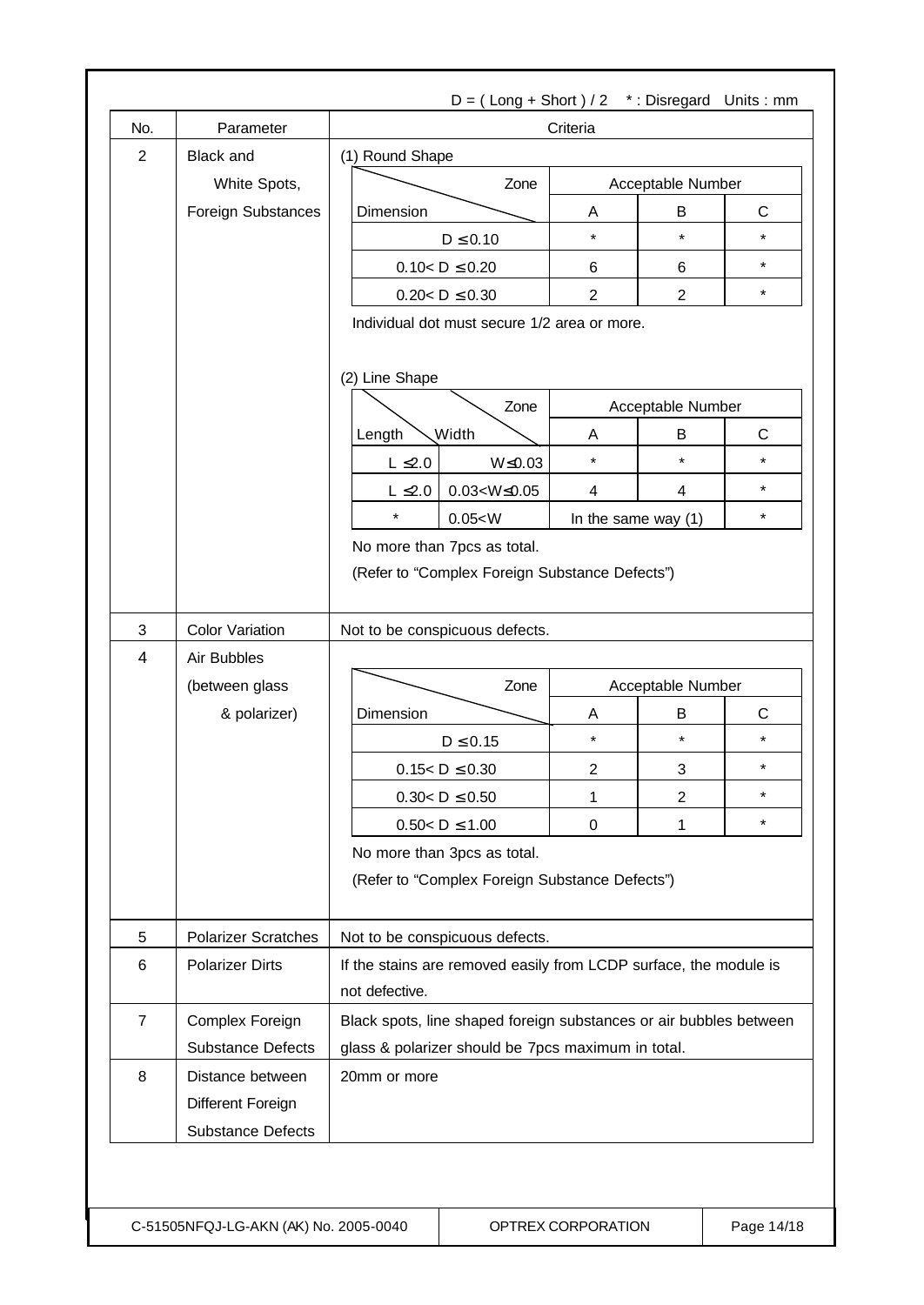|                  |                      | $D = (Long + Short) / 2$ *: Disregard Units: mm                   |                      |                                   |               |            |                                                                                                                                              |
|------------------|----------------------|-------------------------------------------------------------------|----------------------|-----------------------------------|---------------|------------|----------------------------------------------------------------------------------------------------------------------------------------------|
| No.              | Parameter            | Criteria<br>(1) Other than electrode pad areas and corner areas   |                      |                                   |               |            |                                                                                                                                              |
| $\boldsymbol{9}$ | <b>Chipped Glass</b> |                                                                   | Z                    | X                                 |               |            |                                                                                                                                              |
|                  |                      |                                                                   | "A" size:0.82or more |                                   |               |            | "A" size: Less than 0.82                                                                                                                     |
|                  |                      | X                                                                 | Y                    | Z                                 | X             | Y          | Ζ                                                                                                                                            |
|                  |                      | $\star$                                                           | ≤ $0.4$              | $\star$                           | $\star$       | ≤ $0.3$    | $\star$                                                                                                                                      |
|                  |                      | $≤2.5$                                                            | $\leq 0.7$           | $=t$                              | $\leq 2.0$    | $\leq 0.5$ | $=t$                                                                                                                                         |
|                  |                      | $≤3.5$                                                            | $≤1.0$               | $≤1/2t$                           | $≤3.0$        | $\leq 0.5$ | $≤1/2t$                                                                                                                                      |
|                  |                      | $≤5.5$                                                            | $\leq1.5$            | $≤1/3t$                           | $≤4.5$        | $\leq1.2$  | $≤1/3t$                                                                                                                                      |
|                  |                      |                                                                   |                      |                                   | X+Y<br>$≤4.0$ |            | $X+Y$<br>$\leq 3.0$                                                                                                                          |
|                  |                      |                                                                   |                      |                                   |               |            |                                                                                                                                              |
|                  |                      |                                                                   |                      | 2. Other than electrode pad Areas |               |            |                                                                                                                                              |
|                  |                      |                                                                   |                      |                                   | "A" size      |            | "A" size                                                                                                                                     |
|                  |                      |                                                                   | $\mathsf{X}$<br>Y    |                                   | 0.82or more   |            | Less than 0.82                                                                                                                               |
|                  |                      |                                                                   |                      |                                   | $X+Y$         |            | X+Y                                                                                                                                          |
|                  |                      |                                                                   |                      |                                   | $\leq 3.0$    |            | $\leq2.0$                                                                                                                                    |
|                  |                      | The total number of chipped glass defects shall be up to 5 spots. |                      |                                   |               |            | The chipped glass shall be judged only from the size of the defect.<br>If the chipped area touches the seal line, the LCD is not acceptable. |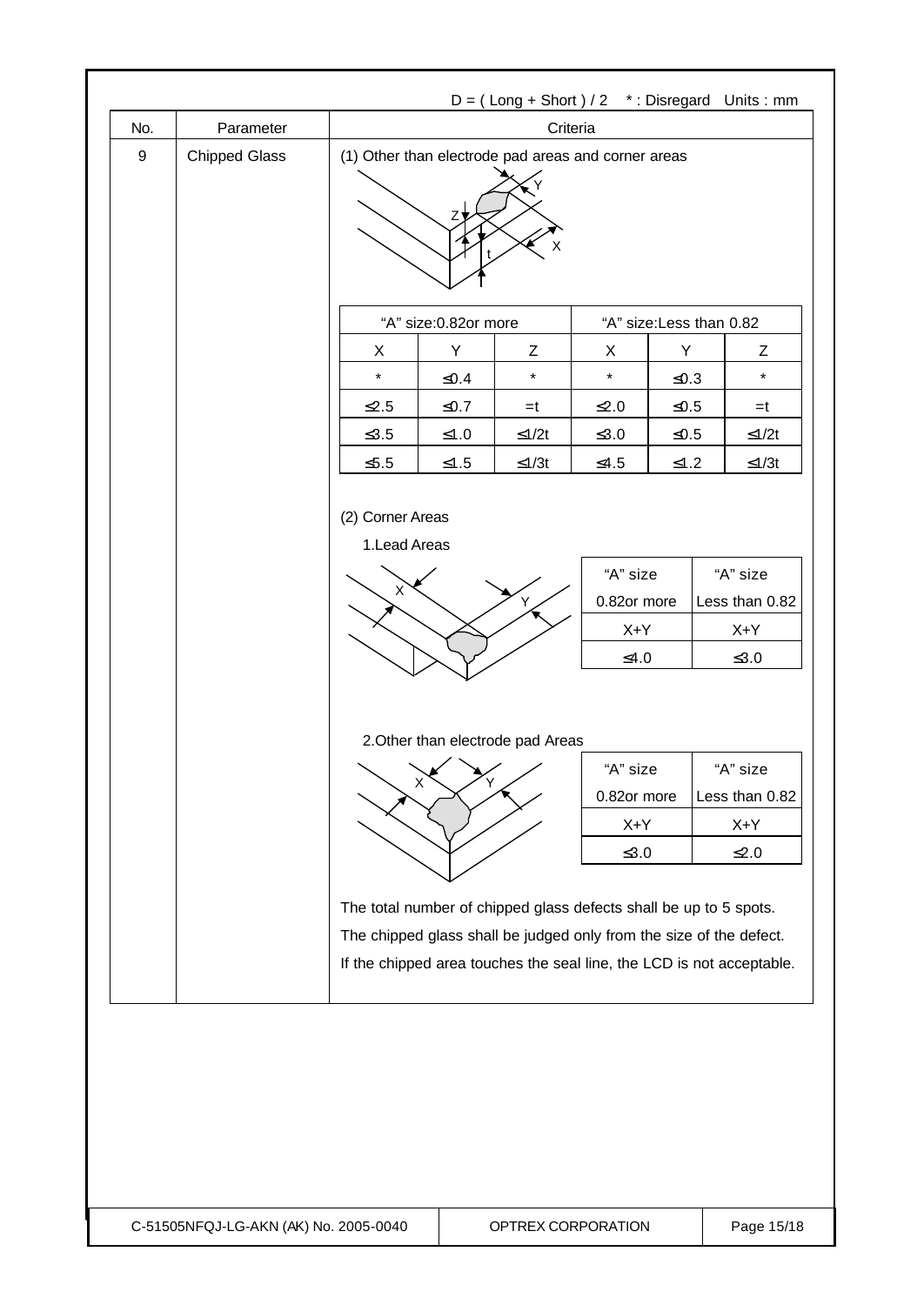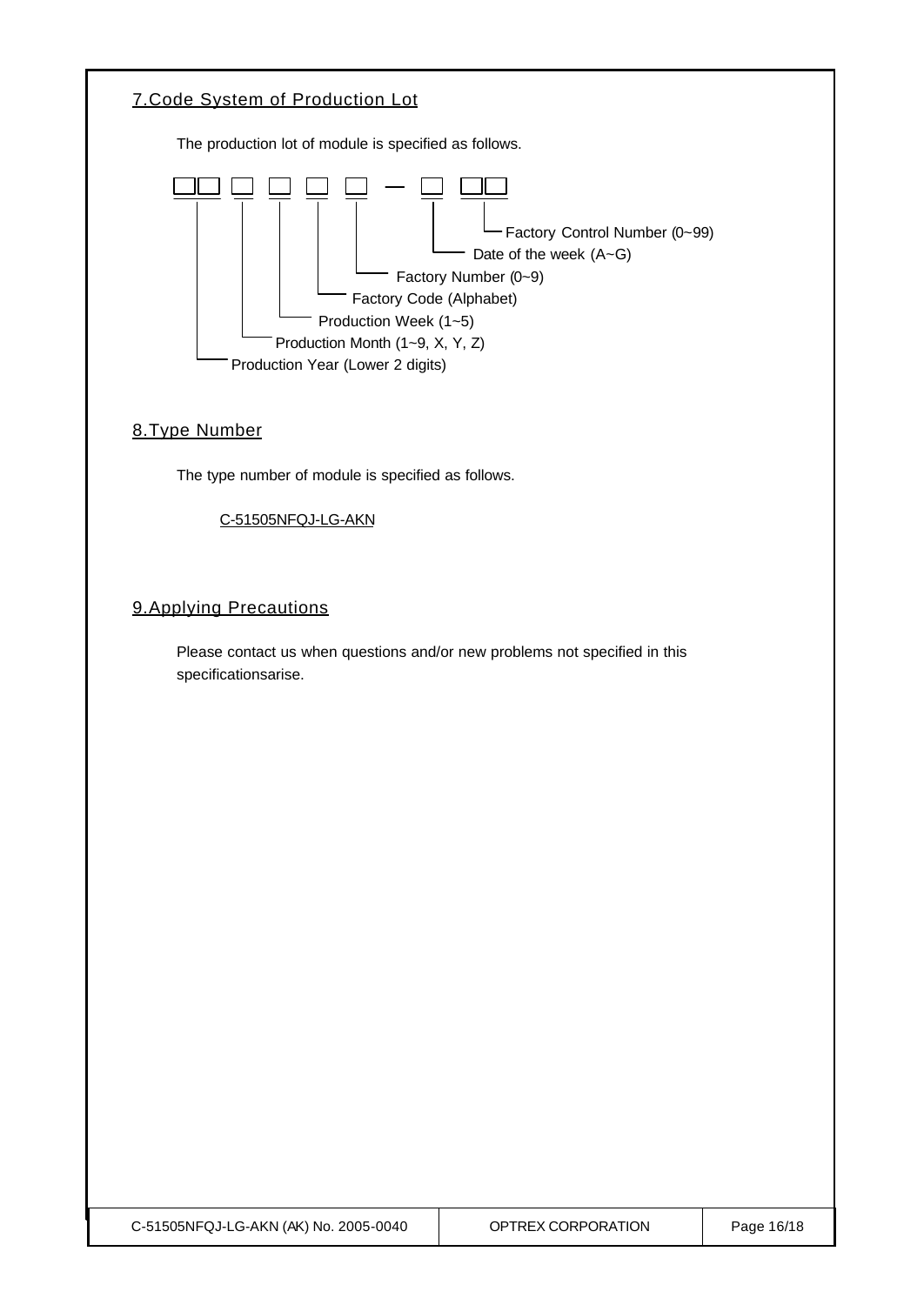## 10.Precautions Relating Product Handling

The Following precautions will guide you in handling our product correctly.

- 1) Liquid crystal display devices
- 1. The liquid crystal display device panel used in the liquid crystal display module is made of plate glass. Avoid any strong mechanical shock. Should the glass break handle it with care.
- 2. The polarizer adhering to the surface of the LCD is made of a soft material. Guard against scratching it.
- 2) Care of the liquid crystal display module against static electricity discharge.
- 1. When working with the module, be sure to ground your body and any electrical equipment you may be using. We strongly recommend the use of anti static mats ( made of rubber ), to protect work tables against the hazards of electrical shock.
- 2. Avoid the use of work clothing made of synthetic fibers. We recommend cotton clothing or other conductivity-treated fibers.
- 3. Slowly and carefully remove the protective film from the LCD module, since this operation can generate static electricity.
- 3) When the LCD module alone must be stored for long periods of time:
- 1. Protect the modules from high temperature and humidity.
- 2. Keep the modules out of direct sunlight or direct exposure to ultraviolet rays.
- 3. Protect the modules from excessive external forces.
- 4) Use the module with a power supply that is equipped with an overcurrent protector circuit, since the module is not provided with this protective feature.
- 5) Do not ingest the LCD fluid itself should it leak out of a damaged LCD module. Should hands or clothing come in contact with LCD fluid, wash immediately with soap.
- 6) Conductivity is not guaranteed for models that use metal holders where solder connections between the metal holder and the PCB are not used. Please contact us to discuss appropriate ways to assure conductivity.
- 7) For models which use CFL:
- 1. High voltage of 1000V or greater is applied to the CFL cable connector area. Care should be taken not to touch connection areas to avoid burns.
- 2. Protect CFL cables from rubbing against the unit and thus causing the wire jacket to become worn.
- 3. The use of CFLs for extended periods of time at low temperatures will significantly shorten their service life.
- 8) For models which use touch panels:
- 1.Do not stack up modules since they can be damaged by components on neighboring modules.
- 2.Do not place heavy objects on top of the product. This could cause glass breakage.
- 9) For models which use COG,TAB,or COF:
	- 1.The mechanical strength of the product is low since the IC chip faces out unprotected from the rear.
	- Be sure to protect the rear of the IC chip from external forces.
	- 2.Given the fact that the rear of the IC chip is left exposed, in order to protect the unit from electrical damage, avoid installation configurations in which the rear of the IC chip runs the risk of making any electrical contact.